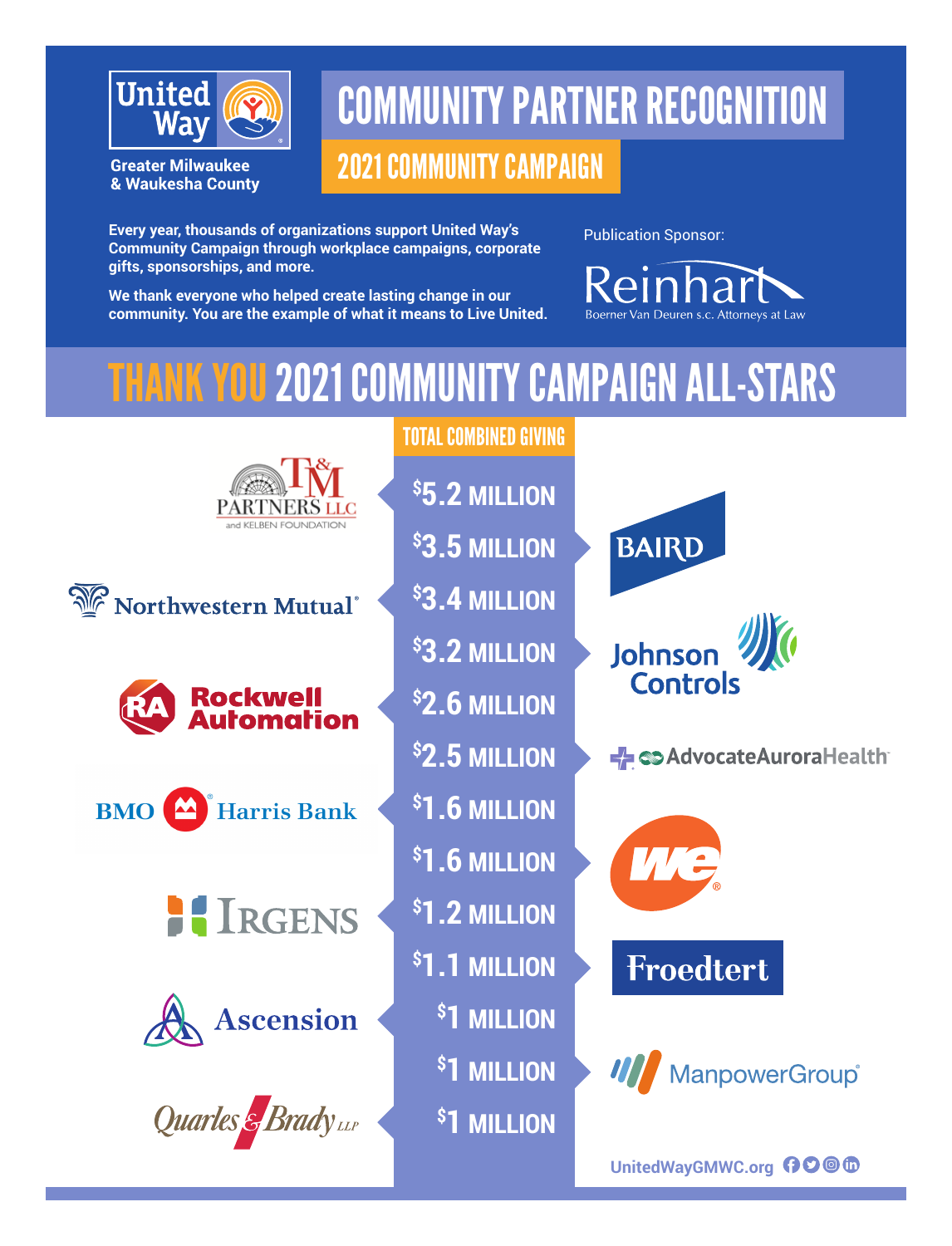2021 TOTAL COMBINED GIVING **Thank you to all the organizations who ran a workplace campaign and/or supported United Way with a sponsorship, in-kind donation, corporate gift, foundation gift, or treasury gift.**

#### SUPER STARS **\$500,000 - \$999,999**

Children's Wisconsin Foley & Lardner LLP GE Healthcare Harley-Davidson Motor Company Husco Johnson Financial Group MGIC Investment Corporation U.S. Bank UW Credit Union

#### SHINING STARS **\$250,000 - \$499,999**

A. O. Smith Corporation Charter Manufacturing Company, Inc. Clarios Deloitte LLP EY Lamar Advertising Company Landmark Credit Union The Marcus Corporation Medical College of Wisconsin Nicholas Company, Inc. UPS Weyco Group Inc. WISN-TV Channel 12 Zilber Ltd.

#### BRIGHT STARS **\$100,000 - \$249,999**

American Transmission Co. Associated Bank Badger Meter Baker Tilly US, LLP City of Milwaukee Costco Wholesale Duff & Phelps, LLC Godfrey & Kahn, S.C. Herb Kohl Philanthropies iHeartMedia MetalTek International Milwaukee Area Technical College Milwaukee Brewers / Brewers Community Foundation Milwaukee Public Schools Molson Coors Beverage Company Network Health, Inc ProHealth Care PwC Reinhart Boerner Van Deuren s.c. Saint John's Communities Inc. STRATTEC Security Corporation United Way of Greater Milwaukee & Waukesha County, Inc. Zurn Water Solutions

#### RISING STARS **\$50,000 - \$99,999**

Caterpillar & Caterpillar Foundation Century Fence Company Eaton Power Systems Division Enterprise Rent-A-Car FedEx FIS Heartland Advisors, Inc. HSA Bank Hydrite Chemical Co.

Kohler Co. Master Lock Company Michael Best & Friedrich LLP Milsco LLC Milwaukee County PFlow Industries, Inc. Pieper Electric, Inc./Ideal Mechanical R&R Insurance Services, Inc. REV Group, Inc. RSP Inc Russ Darrow Group United Community Center, Inc. University of Wisconsin - Milwaukee von Briesen & Roper, s.c. Wells Fargo Zizzo Group Engagement Marketing

### FUTURE STARS **\$25,000 - \$49,999**

Accenture Adient American Family Insurance Anthem Blue Cross and Blue Shield AT&T Badger Mutual Insurance Company The Boldt Company Boys & Girls Clubs of Greater Milwaukee Briohn Building Corporation Bruno Independent Living Aids, Inc. CLA (CliftonLarsonAllen LLP) Educators Credit Union Fiduciary Real Estate Development, Inc. First Business Bank First Midwest Bank GRAEF Green Bay Packers HEAR Wisconsin, Inc. Helwig Carbon Products, Inc. Husch Blackwell InPro Corporation ITW Shakeproof Industrial Products Lamplight Farms Inc. M3 Insurance Solutions, Inc. Marquette University Milwaukee Journal Sentinel Mortenson National Insurance Services Oberlin Filter Company Ogletree Deakins PNC Bank Principal Financial Network of Wisconsin Sixteenth Street Community Health Centers SPX Transformer Solutions, Inc. State of Wisconsin **Target** Valuation Research Corporation Veritas Wipfli LLP Wisconsin Community Services, Inc.

#### GUARDIAN **\$10,000 - \$24,999**

Acura of Brookfield AHEAD American Red Cross of Southeast Wisconsin Anderson Packaging, LLC Aptar BMC Border States Electric Supply Bostik, Inc.

Bridgewood Advisors Briggs & Stratton LLC Bublr Bikes Capital First Trust Company Carroll University Catholic Financial Life CHC: Creating Healthier Communities Check Point Software Technologies CIBC Bank USA CIBC Cleary Gull Circa CMA/Flodyne/Hydradyne Code42 Concurrency, Inc. Dana Investment Advisors, Inc. deepwatch Dell Technologies DeWitt LLP Law Firm The Dieringer Research Group, Inc. (The DRG) Elliott's Ace Hardware The Equitable Bank SSB Faith Technologies Faustel, Inc. Festival Foods Fortinet, Inc. Geis Building Products Inc. Generac Power Systems, Inc. Get Digital Velocity Good Karma Brands Hall, Render, Killian, Heath & Lyman Harry & Rose Samson Family Jewish Community Center Herzing University HGA Hope Church of Wisconsin Inc Illumio IMPACT Informatica ITW Appliance Components J.H. Findorff & Son Inc. Jacobus Energy, LLC Kahler Slater Kalmbach Media Kravit, Hovel & Krawczyk S.C. Langer Roofing & Sheet Metal Inc. Liphatech Inc. LTI Marcus Investments Meijer Metropolitan Associates Metropolitan Milwaukee Association of Commerce MHS Health Wisconsin Milwaukee Admirals Milwaukee Area Labor Council, AFL-CIO Milwaukee Business Journal Milwaukee Metropolitan Sewerage District Milwaukee Tool MSI General Corporation Navistar New Glarus Brewing Co.

New Relic

**Okta** 

Pindrop

Nozomi Networks NTT DATA Services

Old National Bank OneAmerica Pathfinders

Penn National Insurance Penworthy Company Perlick Corporation

Plunkett Raysich Architects, LLP

PyraMax Bank raSmith Rimini Street, Inc. Rite Hite Corporation Foundation Rogers Behavioral Health RSM US LLP S & C Electric Company Salesforce Schlossmann's Automotive Group Sentry Equipment Corp. ServiceNow, Inc. Shorewest Realtors Sikich LLP Sirius Computer Solutions Speed Systems Inc. SysLogic Inc. Tanium, Inc. Three Harbors Council, BSA Town Bank **Trissential** UMB Fund Services United Heartland UnitedHealthcare of Wisconsin Versiti Vesta, Inc. Virsec VJS Construction Services Walbec Group Waukesha County Business Alliance Wenthe-Davidson Engineering Co. West Bend Mutual Insurance Company Workday

Yash Technologies

#### ADVOCATE **\$5,000 - \$9,999**

AFSCME Local 1954, AFL-CIO Archdiocese of Milwaukee - Central **Office** BDO USA, LLP The Boerke Company Buelow Vetter Buikema Olson & Vliet, LLC Burke Properties BVK **CDW** CH Coakley CIBM Bank Citizens Bank City of Waukesha City of West Allis COA Youth & Family Centers Common Ground Healthcare Cooperative Community Advocates Inc. Milwaukee Women's Center Cramer-Krasselt Crivello Carlson S.C. Curative Care Network Delta Dental of Wisconsin DoorDash EMC Insurance Companies Inc. Engberg Anderson Architects Erie Insurance Executive Director, Inc. Fabricated Metal Products Company Inc. First Federal Bank of Wisconsin Fisery, Inc. Girl Scouts of Wisconsin Southeast GMR Marketing Gtmhub GuidePoint Security Hamilton School District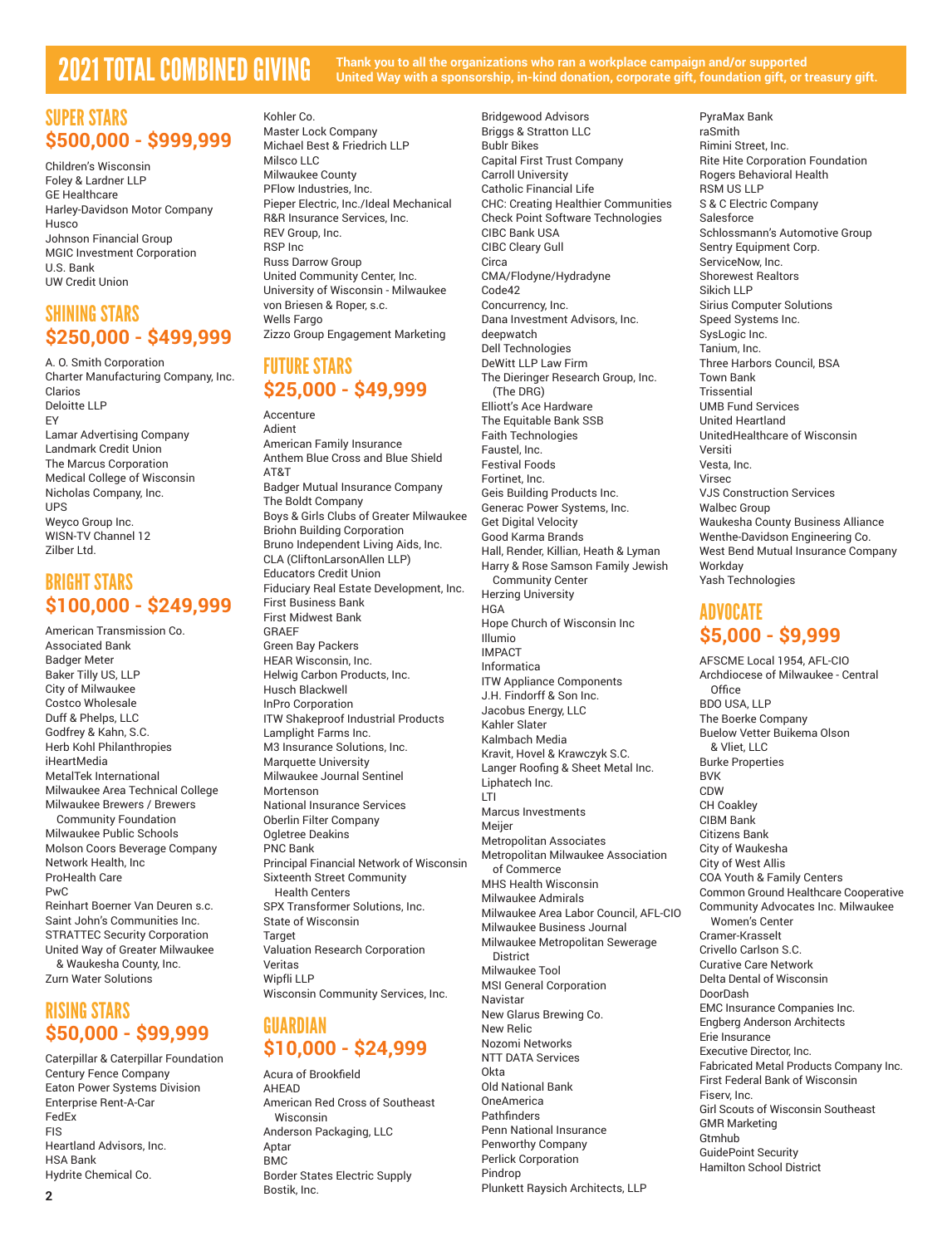## **2021 TOTAL COMBINED GIVING CONTINUED**

#### ADVOCATE (CONTINUED) **\$5,000 - \$9,999**

**HashiCorp** Heartland Business Systems HNTB Corporation Housing Resources, Inc. The Howard Company, Inc. IBEW Local 494 AFL-CIO INNIO Waukesha Gas Engines ITW Shakeproof Industrial Ixonia Bank Jewish Family Services, Inc. Jorgensen Conveyors, Inc. JP Cullen Knight-Barry Title, Inc. KPMG La Casa de Esperanza, Inc. La Causa, Inc. Lands' End Lauber Business Partners Legal Aid Society of Milwaukee Inc. Lenard Tool & Machine, Inc. Liberty Dance Center, LLC LindenGrove Communities Lockton Companies, LLC M.E. Dey Company Inc. McDonald's Restaurant-Steren Management Microsoft Corporation Milwaukee Rep Milwaukee School of Engineering Mueller Communications, LLC Muk Luk's Neighborhood House of Milwaukee, Inc. Northern Trust Pacer Staffing Paychex PLM Paving PPG Industries - Coatings & Resins The Previant Law Firm, S.C. PS Capital Partners, LLC Quandt Berndt & Company Robertson Ryan and Associates, Inc. Ruekert & Mielke, Inc. Safeway Pest Management The Sigma Group **Smithfield** Sojourner Family Peace Center St. Augustine Preparatory Academy Staff Electric Co. Inc. Sunset Bank UDC, Inc. United Performing Arts Fund Vaportek Inc. VISIT Milwaukee Vivent Health Wabtec Corporation Wal-Mart, Inc. WaterStone Bank Waukesha County Government Western Products a Division of Douglas Dynamics LLC YWCA Southeast Wisconsin Zoom Video Communications Zscaler, Inc

#### PARTNER **\$2,500 - \$4,999**

88Nine Radio Milwaukee A.B. Data, Ltd. Advance Tooling, Inc. ATI AE Business Solutions

Anitas Dance Companies, Inc Aon Risk Services Central, Inc. Antean Arcataur Capital Management, LLC Associated General Contractors of Greater Milwaukee Inc. Associated Spring - Barnes Group Inc. AVI Systems Big Brothers Big Sisters of Metro Milwaukee Borgelt, Powell, Peterson & Frauen S.C. Capital Data Inc. Capitas Midwest Cascade Asset Management Catholic Charities Cayen Systems / TransACT Communications LLC CG Schmidt Inc. Chondro Guitars Cummins Sales and Service Davis & Kuelthau, S.C. Delzer Lithograph Company Derse Diverse and Resilient Inc. Eli Lilly & Company Elite Protection Specialists Engineered Pump Services, Inc. Eppstein Uhen Architects, Inc. Eras Senior Network, Inc. Everstream Flying Elephant FOX 6 Galanis, Pollack, Jacobs & Johnson, S.C. Gass Turek LLC General Beverage Sales Company General Mills Germantown Mutual Insurance Company Gimbel, Reilly, Guerin & Brown LLP Golner Precision Products, Inc. Growing Systems of Wisconsin Inc. Guardian Credit Union Guest House of Milwaukee Inc. H&S Protection Systems Inc. Hanover Insurance Group Horizon Home Care & Hospice Independence First Independent Health Care Plan Infinity Exteriors International Institute of Wisconsin Kforce Inc. Kotze Construction Co., Inc. Laborers International Union, Local 113 Literacy Services of Wisconsin Lutheran Social Services of Wisconsin & Upper Michigan, Inc. The Manitowoc Company Markel Married In Milwaukee MARS Solutions Group Meta House Milcut Inc. Milwaukee County Transit System Milwaukee Habitat for Humanity Milwaukee Jewish Federation Milwaukee Urban League MRA - The Management Association Inc. Multi-Fab Products, LLC Ogden & Company, Inc. O'Neil, Cannon, Hollman, DeJong

& Laing S.C. Outreach Community Health Centers Palermo Villa Inc. The Parenting Network PDS Pegasus Partners

Pewaukee School District Pillar Technologies Pitney Bowes, Inc Plumbers Local Union 75, AFL-CIO Reilly, Penner & Benton LLP RICOH USA, Inc. RitzHolman CPAs RMM Solutions Safenet Consulting Inc. School District of Brown Deer School District of Menomonee Falls School District of Waukesha Silver Spring Neighborhood Center Inc. St. Joseph Academy Stafford Rosenbaum LLP Standard Electric Supply Co. Stone Dimensions Tailored Label Products, Inc. Tank Think Textron Aviation Milwaukee Service Center Thomson Companies Titus Talent Strategies Two Men and a Truck Verizon Waukesha County Labor Council Wilde Automotive Group Wm. K. Walthers, Inc. **Wolter** WRTP/BIG STEP Zoological Society of Milwaukee County

Pegasystems

Penfield Children's Center

#### FRIENDS **\$1,200 - \$2,499**

1st Service Title & Closing Inc. Advocates of Ozaukee Air Products Altius Gymnastics Academy Amazon American Paper & Packaging, Inc. Angela Westmore LLC Artists Working in Education, Inc. Bader, Rutter & Associates, Inc. Batzner Pest Control Inc. Bay View Community Center Best Buy Superstores Blankstein Enterprises Inc. Borgman Capital Boyle Frederickson, S.C. Cathedral Center, Inc. Chortek LLP CI Design Inc. Cobalt Partners Community Care, Inc. Community Smiles Dental Constellation Energy Craig Athletic Team Supporters Creative Marketing Resources Current Electric, LLC Deere & Company Down Low Creations Empower Retirement Enterforce, Inc. Erwin Advisory Group EAG LLC Family Services of Waukesha County Feeding America Eastern Wisconsin Financial Solutions, LLC Francis Investment Counsel LLC Front Room Studios Goodwill Industries of Southeastern Wisconsin

GPS Education Partners, Inc. Greenfield School District GS Global Resources Hatco Corporation Humana, Inc. Innovative Construction Solutions Interfaith Conference of Greater Milw. InvestCloud Junior Achievement of Wisconsin, Inc. Kapco Metal Stamping Kerber, Eck & Braeckel LLP Kriete Truck Centers Life Navigators Luther Manor - A Life Plan Community The Marek Group Mental Health America of Wisconsin MGS Mfg. Group Miller Electric Milwaukee Bucks, LLC Milwaukee Christian Center Milwaukee Plate Glass Company Milwaukee Youth Symphony Orchestra MKE Fellows NAMI Southeast Wisconsin Nescu Resource Neumann Developments, Inc. and SunVest Solar, LLC New Concept Self Development Center, Inc. **Northwoods** Operating Engineers Local 420, AFL-CIO Padway & Padway, LTD. Painters District Council No. 7, AFL-CIO PayPal Power Test Inc. Precision Screw Thread Corp. Quest CE Raymond James Red Baron Coaching Roaring Fork Restaurant Group Schneider Electric Schwaab Inc. Scribner, Cohen & Company, S.C. SKYGEN USA Social Development Commission Spiderz Batting Gloves St. Elizabeth Ann Seton Stefans Soccer Studio Gear LLC Summit Credit Union SVA Texas Instruments The Union House UMOS, Inc. Village of Dousman Chamber of Commerce Vision Forward Association Vrakas CPAs & Advisors Walker Forge, Inc. Warshafsky, Rotter, Tarnoff & Bloch, S.C. Waukesha Free Clinic Waukesha Freeman Newspaper & MKELifestyle Magazine Divisions of Conley Media LLC Waukesha Sportscards Waukesha State Bank Wisconsin Bank & Trust Wolf Paving Co. Inc. The Women's Center Workers United Local 122 YMCA of Metropolitan Milwaukee, Inc. Ziegler Family Office Zywave, Inc.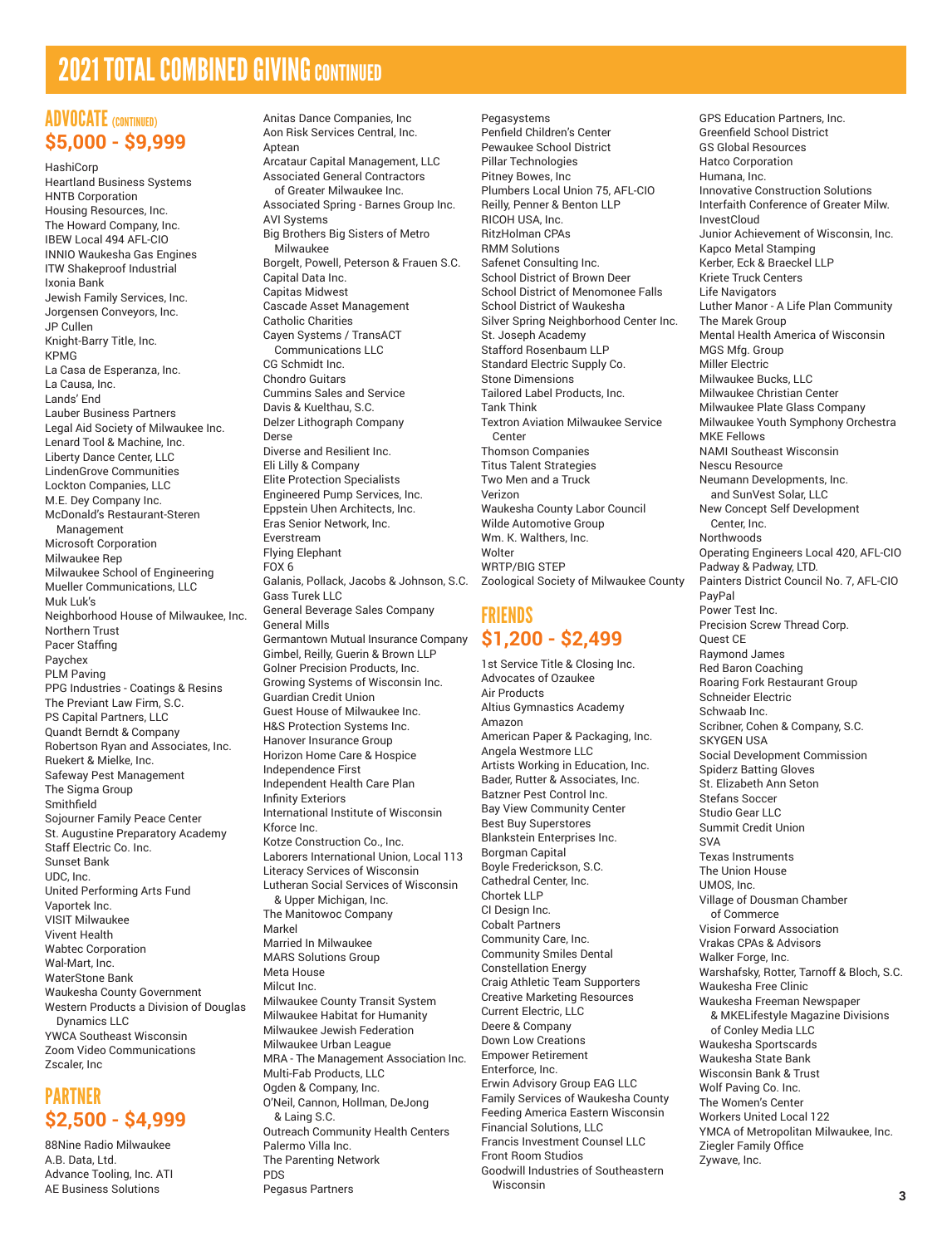## 2021 CORPORATE/FOUNDATION GIFTS **Thank you to all the organizations who contributed**

### **a corporate or foundation gift to United Way.**

#### TWO MILLION DOLLAR CIRCLE **\$2,000,000 +**

Johnson Controls Foundation

#### MILLION DOLLAR CIRCLE **\$1,000,000 +**

Northwestern Mutual Foundation Rockwell Automation We Energies Foundation

#### DIAMOND CIRCLE **\$500,000 - \$999,999**

Advocate Aurora Health Ascension Wisconsin BMO Harris Bank Froedtert Health Irgens UW Credit Union

### CHAIRMAN CIRCLE **\$250,000 - \$499,999**

Baird GE Healthcare Husco Johnson Financial Group Lamar Advertising Company ManpowerGroup MGIC Investment Corporation

#### BENEFACTOR **\$100,000 - \$249,999**

A. O. Smith Corporation Charter Manufacturing Company, Inc. Clarios The Harley-Davidson Foundation iHeartMedia Joseph and Vera Zilber Family Foundation Landmark Credit Union The Marcus Corporation Foundation, Inc. Network Health, Inc U.S. Bank Zurn Water Solutions

#### SUSTAINER **\$50,000 - \$99,999**

American Transmission Co. Associated Bank Costco Wholesale Deloitte LLP EY Kohler Co. MetalTek International Milwaukee Brewers / Brewers Community Foundation Molson Coors Beverage Company ProHealth Care RSP Inc STRATTEC Foundation, Inc. UPS Foundation WISN-TV Channel 12 Zizzo Group Engagement Marketing

### **CHAMPION \$25,000 - \$49,999**

American Family Insurance Caterpillar Foundation Eaton Power Systems Division Enterprise Rent-A-Car FedEx Foley & Lardner LLP Green Bay Packers InPro Corporation Master Lock Company Milwaukee Journal Sentinel PFlow Industries, Inc. PNC Bank Principal Financial Network of Wisconsin R&R Insurance Services, Inc. Reinhart Boerner Van Deuren s.c. REV Group, Inc. Veritas Wells Fargo Weyco Group Inc.

#### GUARDIAN **\$10,000 - \$24,999**

Accenture Adient AHEAD American Red Cross of Southeast Wisconsin Anderson Packaging, LLC Anthem Blue Cross and Blue Shield Aptar Badger Mutual Insurance Company Baker Tilly US, LLP BMC Border States Electric Supply Bostik, Inc. Bublr Bikes Capital First Trust Company Century Fence Company CHC: Creating Healthier Communities Check Point Software Technologies CIBC Bank USA **Circa** Code42 Concurrency, Inc. deepwatch Dell Technologies Educators Credit Union First Midwest Bank Fortinet, Inc. Get Digital Velocity Helwig Carbon Products, Inc. Herb Kohl Philanthropies **HGA** Hope Church of Wisconsin Inc HSA Bank Illumio Informatica ITW Shakeproof Industrial Products Langer Roofing & Sheet Metal Inc. Liphatech Inc. LTI Metropolitan Associates Milwaukee Admirals Milwaukee Business Journal Milwaukee Tool New Glarus Brewing Co. New Relic Nozomi Networks NTT DATA Services **Okta** Pieper Electric, Inc./Ideal Mechanical Pindrop

Rimini Street, Inc. Rite Hite Corporation Foundation Rogers Behavioral Health Russ Darrow Group **Salesforce** Schlossmann's Automotive Group ServiceNow, Inc. Sirius Computer Solutions Speed Systems Inc. SPX Transformer Solutions, Inc. Tanium, Inc. United Heartland Valuation Research Corporation Virsec von Briesen & Roper, s.c. W. C. Bradley Co. Walbec Group Wenthe-Davidson Engineering Co. Workday Yash Technologies

#### ADVOCATE **\$5,000 - \$9,999**

The Boerke Company The Boldt Company Boys & Girls Clubs of Greater Milwaukee Briggs & Stratton LLC Bruno Independent Living Aids, Inc. CDW CH Coakley CIBM Bank Citizens Bank CMA/Flodyne/Hydradyne Common Ground Healthcare Cooperative Crivello Carlson S.C. Delta Dental of Wisconsin DoorDash Elliott's Ace Hardware The Equitable Bank SSB Erie Insurance Geis Building Products Inc. Generac Power Systems, Inc. GRAEF Gtmhub GuidePoint Security **HashiCorp** Husch Blackwell ITW Appliance Components J.H. Findorff & Son Knight-Barry Title, Inc. Lands' End Liberty Dance Center, LLC M.E. Dey Company Inc. M3 Insurance Solutions, Inc. Medical College of Wisconsin MHS Health Wisconsin Milsco LLC MSI General Corporation Muk Luk's Oberlin Filter Company OneAmerica Pacer Staffing Penn National Insurance Perlick Corporation PLM Paving Plunkett Raysich Architects, LLP PyraMax Bank S & C Electric Company Fund at the Chicago Community Foundation Safeway Pest Management Sentry Equipment Corp. Shorewest Realtors The Sigma Group Staff Electric Co. Inc. SysLogic Inc. **Trissential** 

UMB Fund Services UnitedHealthcare of Wisconsin Vesta, Inc. Wal-Mart, Inc. Zoom Video Communications Zscaler, Inc

#### PARTNER **\$2,500 - \$4,999**

88Nine Radio MIlwaukee Acura of Brookfield Advance Tooling, Inc. ATI AE Business Solutions AT&T Foundation AVI Systems BVK Capital Data Inc. Cascade Asset Management Catholic Financial Life CG Schmidt Inc. Chondro Guitars Cramer-Krasselt Elite Protection Specialists EMC Insurance Companies Inc. Eppstein Uhen Architects, Inc. Everstream Fabricated Metal Products Company Inc. Faustel, Inc. Festival Foods First Federal Bank of Wisconsin FOX 6 General Beverage Sales Company Godfrey & Kahn, S.C. Guardian Credit Union Hanover Insurance Group Heartland Business Systems The Howard Company, Inc. Independent Health Care Plan Infinity Exteriors INNIO Waukesha Gas Engines ITW Shakeproof Industrial Kahler Slater Kforce Inc. Lauber Business Partners The Manitowoc Company Marcus Investments Marquette University MARS Solutions Group Microsoft Corporation Milcut Inc. Mueller Communications, LLC Multi-Fab Products, LLC Old National Bank Palermo Villa Inc. PDS Pegasystems PPG Industries - Coatings & Resins PwC Quarles & Brady LLP Reilly, Penner & Benton LLP Ruekert & Mielke, Inc. Safenet Consulting Inc. Standard Electric Supply Co. Super Products Corporation Tank Think Thomson Companies Titus Talent Strategies UDC, Inc. Verizon Versiti VJS Construction Services WaterStone Bank Wilde Automotive Group Wipfli LLP **Wolter** 

Zoological Society of Milwaukee County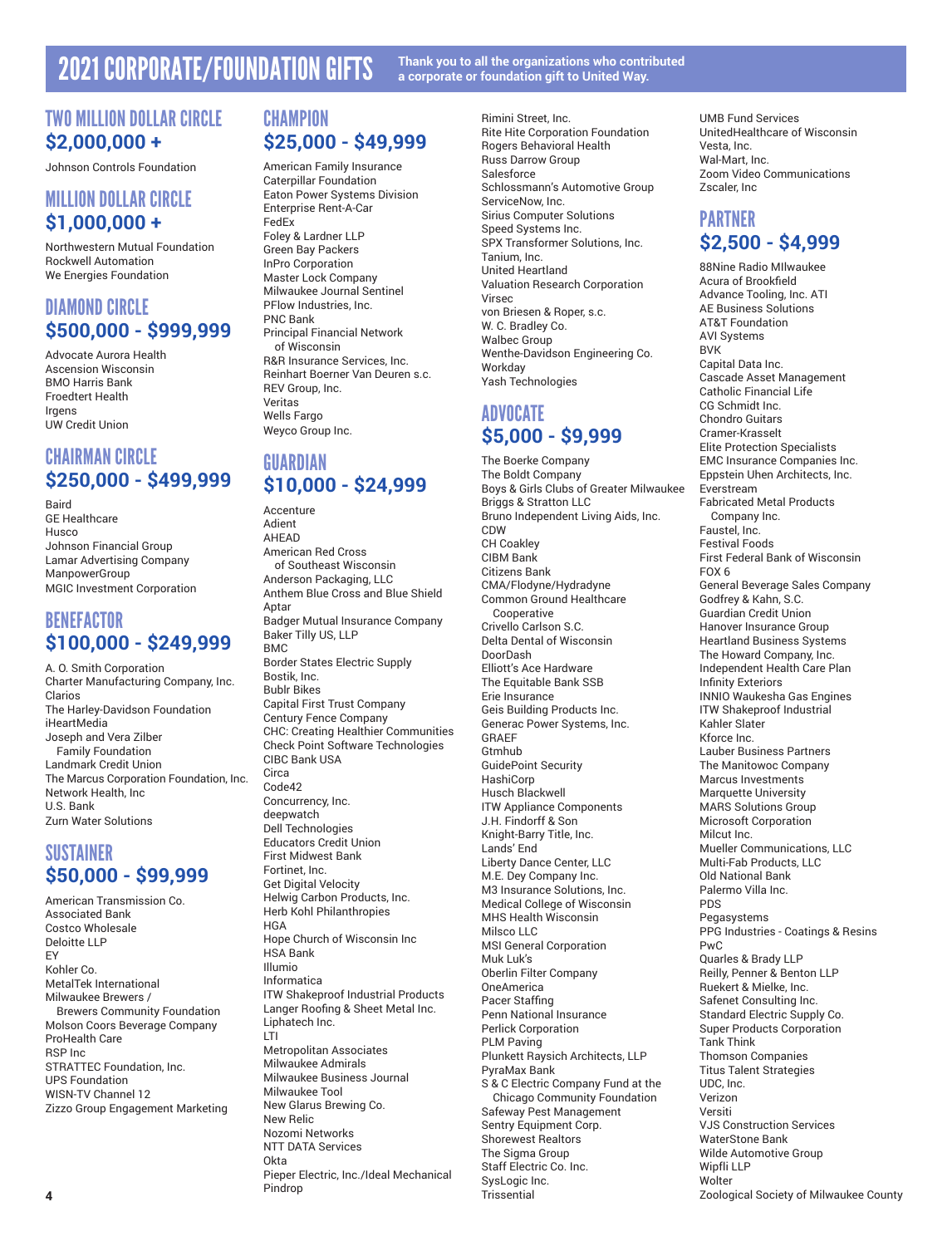2021 EMPLOYEE CAMPAIGN AWARDS **Thank you to all the organizations who engaged their employees and retirees in giving back through a workplace campaign.**

#### PLATINUM

#### **80% participation, per capita gift of at least \$80**

Baird Bay View Community Center Big Brothers Big Sisters of Metro Milwaukee BMO Harris Bank The Boldt Company Bridgewood Advisors Burke Properties Cayen Systems / TransACT Communications LLC Century Fence Company First Business Bank Gass Turek LLC Grand Avenue Club Inc. HEAR Wisconsin, Inc. Heartland Advisors, Inc. Housing Resources, Inc. Irgens Johnson Controls Kerber, Eck, & Braeckel LLP Kohler Co. Legal Aid Society of Milwaukee Inc. Liphatech Inc. Literacy Services of Wisconsin MHS Health Wisconsin Milwaukee Area Labor Council, AFL-CIO Milwaukee Jewish Federation Miron Construction Company The Parenting Network Quandt Berndt & Company REV Group, Inc. Stafford Rosenbaum LLP United Performing Arts Fund United Way of Greater Milwaukee & Waukesha County, Inc. Valuation Research Corporation VISIT Milwaukee Warshafsky, Rotter, Tarnoff & Bloch, S.C.

#### GOLD

#### **70% participation, per capita gift of at least \$50**

Waukesha County Business Alliance

American Red Cross of Southeast Wisconsin Big Brothers Big Sisters of Ozaukee County Inc. EY Foley & Lardner LLP Kravit, Hovel & Krawczyk S.C. Lamplight Farms Inc. Milwaukee Urban League Ozaukee Family Services Three Harbors Council, BSA Weyco Group Inc.

#### SILVER

#### **60% participation, per capita gift of at least \$40**

All-In Milwaukee Boy Scouts of America, Potawatomi Area Council CMA/Flodyne/Hydradyne Engineered Pump Services, Inc. Festival Foods Girl Scouts of Wisconsin Southeast Growing Systems of Wisconsin Inc. H&S Protection Systems Inc. Johnson Financial Group Landmark Credit Union Michael Best & Friedrich LLP Neighborhood House of Milwaukee, Inc. Ogletree Deakins UW Credit Union

#### BRONZE

#### **45% participation, per capita gift of at least \$25**

Advocates of Ozaukee Aon Risk Services Central, Inc. Aspiriant Badger Mutual Insurance Company Baker Tilly US, LLP Briohn Building Corporation Capital First Trust Company CI Design Inc. Cobalt Partners Eras Senior Network, Inc. Feeding America Eastern Wisconsin First Federal Bank of Wisconsin Galanis, Pollack, Jacobs & Johnson, S.C. Hope House of Milwaukee, Inc. IMPACT Interfaith Conference of Greater Milw. Kahler Slater Langer Roofing & Sheet Metal Inc. Lauber Business Partners M3 Insurance Solutions, Inc. Marcus Investments Married In Milwaukee Menomonee Valley Partners, Inc. MetalTek International Milwaukee Business Journal Mueller Communications, LLC Neu-Life Community Development New Concept Self Development Center, Inc. Ogletree Deakins Operating Engineers Local 420, AFL-CIO Parents Place Penn National Insurance Quest CE R&R Insurance Services, Inc. Rockwell Automation RSM US LLP Stone Dimensions SysLogic Inc. United Community Center, Inc. Waukesha Free Clinic Women's Fund of Greater Milwaukee Inc. WRTP/BIG STEP YWCA Southeast Wisconsin

### PROGRESS

4C for Children

#### **Increased employee giving by at least 20%**

Acura of Brookfield Adaptive Community Approach Program, Inc. (ACAP) American Paper & Packaging, Inc. Ameriprise Financial Services Inc. Anthem Blue Cross and Blue Shield Aon Risk Services Central, Inc. Aptar Aptean Arcataur Capital Management, LLC Archdiocese of Milwaukee - Central Office Artists Working in Education, Inc. Associated General Contractors of Greater Milwaukee Inc. Ayres Big Brothers Big Sisters of Metro Milwaukee Big Brothers Big Sisters of Ozaukee County Inc. Blankstein Enterprises Inc. Bridgewood Advisors Briohn Building Corporation Capital First Trust Company Cathedral Center, Inc. Catholic Financial Life Century Fence Company **Circa** CLA (CliftonLarsonAllen LLP) Cloud for Good COA Youth & Family Centers Community Smiles Dental Crivello Carlson S.C. DeWitt LLP Law Firm Elliott's Ace Hardware Elmbrook Schools Emory & Co., LLC Engberg Anderson Architects Enterforce, Inc. Enterprise Rent-A-Car Executive Director, Inc. Feeding America Eastern Wisconsin First Stage Children's Theater Froedtert Health Generac Power Systems, Inc. Girl Scouts of Wisconsin Southeast Graybar Electric Company Inc. Hamilton School District Horizon Home Care & Hospice Irgens Junior Achievement of Wisconsin, Inc. KPMG La Casa de Esperanza, Inc. La Causa, Inc. Lauber Business Partners Legal Action of Wisconsin Inc. Local Initiatives Support Corporation The Marcus Corporation Marcus Investments Marquette University Menomonee Valley Partners, Inc. Mental Health America of Wisconsin Metropolitan Associates Metropolitan Milwaukee Association of Commerce Milwaukee Building & Construction Trades Council, AFL-CIO Milwaukee Business Journal

Milwaukee Jewish Federation Milwaukee Regional Medical Center, Inc. Milwaukee Rep Milwaukee Youth Symphony Orchestra Miron Construction Company Network Health, Inc Oberlin Filter Company Ogletree Deakins Perlick Corporation PFlow Industries, Inc. Portal, Inc. The Previant Law Firm, S.C. PS Capital Partners, LLC PwC PyraMax Bank Quandt Berndt & Company Quarles & Brady LLP R.F. Technologies Inc. Robertson Ryan and Associates, Inc. Saint John's Communities Inc. Salvation Army of Milwaukee County Scribner, Cohen & Company, S.C. Sentry Equipment Corp. Shorewest Realtors Sojourner Family Peace Center St. Augustine Preparatory Academy SysLogic Inc. Texas Instruments Textron Aviation Milwaukee Service Center UDC, Inc. UMB Fund Services Vivent Health Walkowicz, Boczkiewicz & Co., S.C. Warshafsky, Rotter, Tarnoff & Bloch, S.C. Waukesha County Business Alliance Waukesha Free Clinic Waukesha Freeman Newspaper & MKELifestyle Magazine Divisions of Conley Media LLC Wells Fargo Wenthe-Davidson Engineering Co. Western Products a Division of Douglas Dynamics LLC Wildeck, Inc. Wipfli LLP

#### FIRST TIME EMPLOYEE CAMPAIGN

All-In Milwaukee Hope House of Milwaukee, Inc. MKE Fellows The Benedict Center Vrakas CPAs & Advisors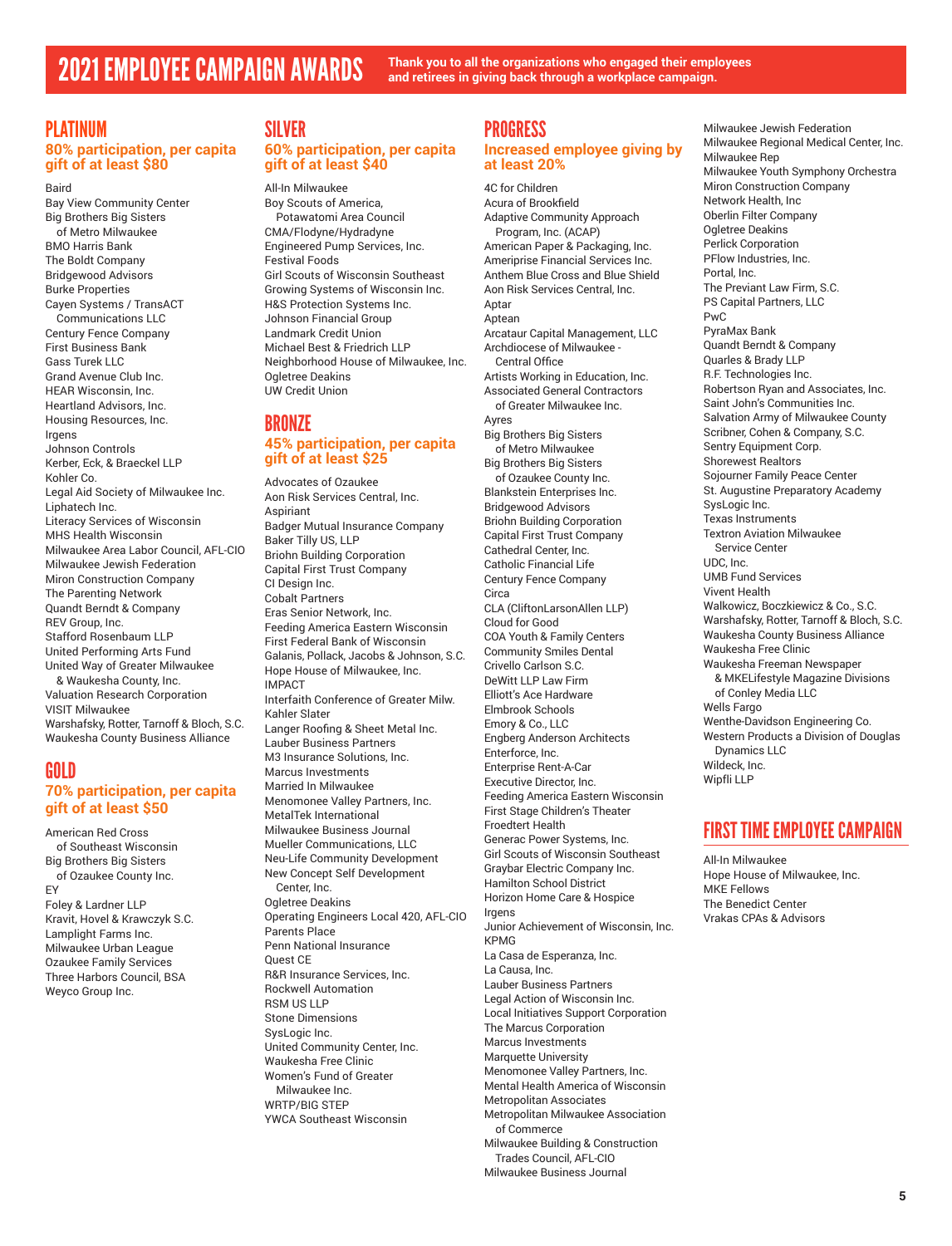#### UNION TREASURY GIFTS

AFSCME Local 1954, AFL-CIO AFSCME Local 47, AFL-CIO AFSCME Local 526 AFL-CIO American Federation of Government Employees (AFGE) Local 2144 American Postal Workers Union, AFL-CIO APWU Milwaukee Area Local 3 BAC Tilesetters Local 5 AFL-CIO Bricklayers Local 8 AFL-CIO Carpenters & Floor Coverers Local 344 Carpenters Local 264 Insulators & Lathers Coalition of Black Trade Unionists (CBTU) CWA Local 4603, AFL-CIO DALU Local 24111 Glass, Molders, Pottery, Plastic #125B Heat & Frost Insulators Union Local 19 IAMAW Spring City Lodge, Local 1377 IBEW Local 494 AFL-CIO Laborers International Union, Local 113 Milwaukee Area Labor Council, AFL-CIO Milwaukee Building & Construction Trades Council, AFL-CIO Musicians Local 8 AFM AFL-CIO Office & Professional Employees International Union Local 277 Painters & Allied Trades Loc. Union #781 AFL-CIO Painters District Council No. 7, AFL-CIO Plumbers Local Union 75, AFL-CIO Roofers Local 65 AFL-CIO Sheet Metal Workers Local 18 AFL-CIO Smith Steel Workers DALU 19806 AFL-CIO Stagehands Local 18 Teamsters Local 344 UAW Local 1866 AFL-CIO Retirees UAW Local 469 UFCW Local 1473 Waukesha County Labor Council Wisconsin Laborers' District Council

#### UNION ENDORSEMENTS

AFSCME Local 82 AFL-CIO BAC Tilesetters Local 5 AFL-CIO Bricklayers Local 8 AFL-CIO Carpenters & Floor Coverers Local 344 Carpenters Local 264 Insulators & Lathers CWA Local 4603, AFL-CIO Glass, Molders, Pottery, Plastic #125B Heat & Frost Insulators Union Local 19 IAMAW Spring City Lodge, Local 1377 IBEW Local 2150 AFL-CIO IBEW Local 494 AFL-CIO Laborers International Union, Local 113 Milwaukee Building & Construction Trades Council, AFL-CIO Office & Professional Employees International Union Local 277 OPEIU Local 9 AFL-CIO Painters & Allied Trades Loc. Union #781 AFL-CIO Roofers Local 65 AFL-CIO Sheet Metal Workers Local 18 AFL-CIO Teamsters Local 344 UFCW Local 1473 Waukesha County Labor Council

Wisconsin Laborers' District Council

### COMPANIES WITH UNION AFFILIATIONS

#### PLATINUM

**80% participation, per capita gift of at least \$80**

**Milwaukee Area Labor Council, AFL-CIO** AFSCME Local 1954, AFL-CIO

OPEIU Local 9, AFL-CIO **United Way of Greater Milwaukee** 

**& Waukesha County, Inc.** AFSCME Local 1954, AFL-CIO

#### SILVER

**60% participation, per capita gift of at least \$40**

**Heuler Tile Company** Bricklayers Local 4

**Langer Roofing & Sheet Metal Inc.** Roofers Local 65, AFL-CIO Sheet Metal Workers Local 18, AFL-CIO

**BRONZE** 

**45% participation, per capita gift of at least \$25**

**Heuler Tile Company** BAC Tilesetters Local 5, AFL-CIO

**Langer Roofing & Sheet Metal Inc.** Roofers Local 65, AFL-CIO Sheet Metal Workers Local 18, AFL-CIO

#### PROGRESS

**Increased employee giving by at least 20%**

**Milwaukee Building & Construction Trades Council, AFL-CIO** OPEIU Local 9 AFL-CIO



**In 2022, AFL-CIO and United Way are celebrating 80-years of community partnership. Pictured are many local Labor leaders who gathered to celebrate.**

# 2021 SPECIAL RECOGNITION **Thank you to our sponsors for supporting**

**our United Way signature events.**

#### TECHNOLOGY UNITED CIO FORUM SPONSORS

88Nine Radio Milwaukee Get Digital Velocity Accenture AE Business Solutions AHEAD AVI Systems BMC Breakfree Solutions Capital Data Inc. Cascade Asset Management Check Point CDW Code42 **Concurrency** Continuus Technologies Darktrace deepwatch Dell Technologies Everstream Fiserv Forcepoint Fortinet

Workers United Local 122

Gtmhub GuidePoint Security HashiCorp Illumio Informatica Kforce LTI MARS Solution Group Microsoft Corporation Netskope New Relic Inc. Nozomi Networks NTT DATA NVISIA **Okta Outsystems** Palo Alto Networks PDS Pegasystems Inc. Pindrop Proofpoint

Rimini Street, Inc. Safenet Consulting, Inc. Salesforce ServiceNow, Inc. Sirius SysLogic Inc. **Talend** Tanium, Inc. **Trissential** Veritas Verizon Virsec Systems, Inc. Workday YASH Technologies, Inc. Zones, LLC Zoom Video Communications Zscaler, Inc.

#### WOMEN UNITED BRUNCHEON SPONSORS

88Nine Radio Milwaukee Advocate Aurora Health Ascension Wisconsin Baird Foundation Baird Funds Charter Manufacturing Children's Wisconsin Deloitte LLP Enterprise Holdings Foley & Lardner LLP Froedtert Health Godfrey & Kahn, S.C.

Husch Blackwell Johnson Controls Johnson Financial Group Linda T. & John A. Mellowes Maggie and John Raymond on behalf of The Medical College of Wisconsin ManpowerGroup Marquette University

#### MGIC Investment Corporation Molson Coors Beverage Company Northwestern Mutual PNC Bank PwC Quarles & Brady LLP Rockwell Automation von Briesen & Roper, s.c. We Energies Zurn Water Solutions

### UNITED FOR WAUKESHA COMMUNITY FUND

In fall of 2021, Waukesha County Community Foundation and United Way of Greater Milwaukee & Waukesha County joined together to create the "United for Waukesha Community Fund." This fund supports the needs of the families impacted from the tragic incident at the annual Waukesha Christmas Parade.

**Thank you to the 15,000 individual donors and hundreds of organizations that contributed over \$6 million to the fund.**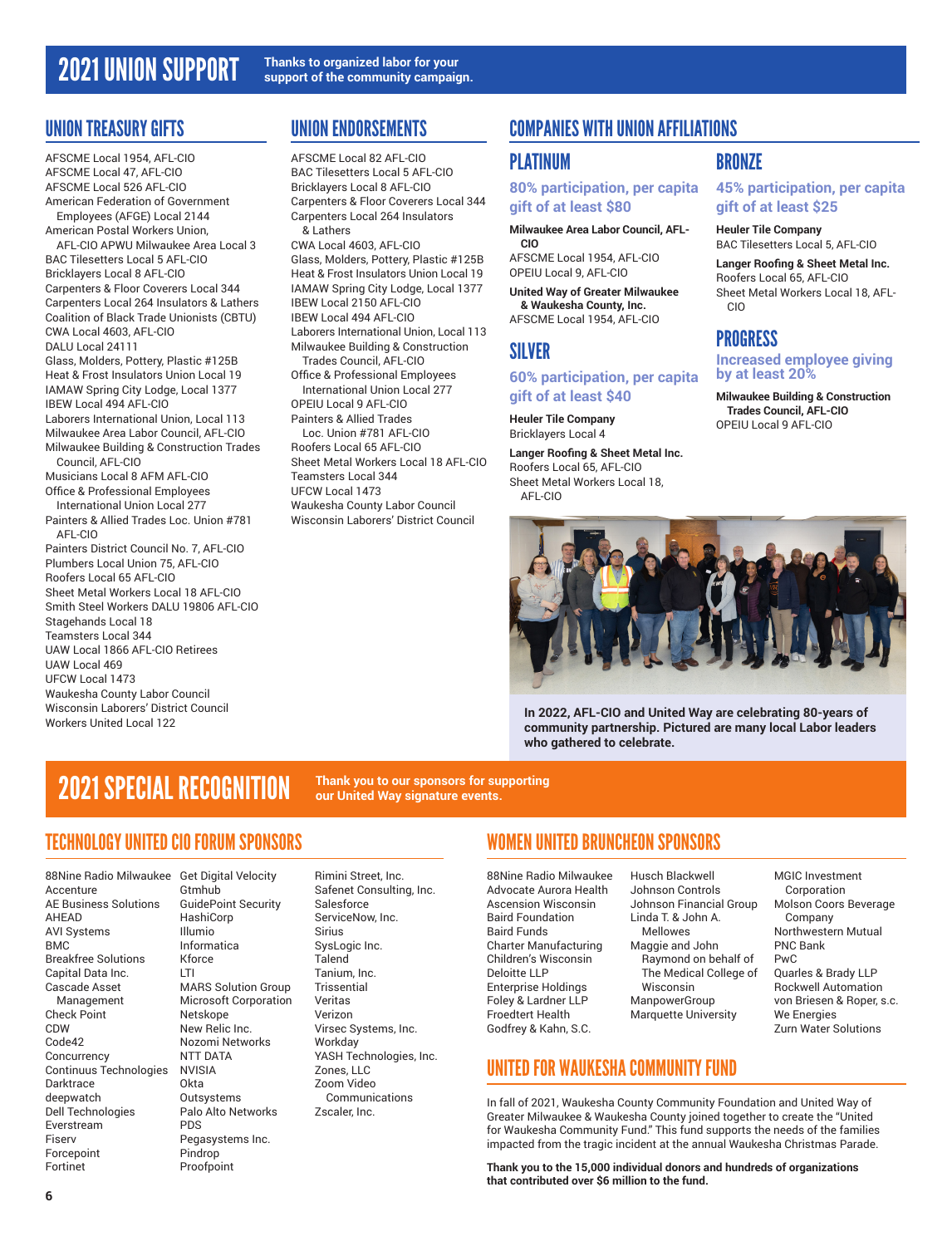5  $\overline{1}$ 

 $\overline{2}$ 

1  $\overline{3}$ 

**TOCQUEVILLE SOCIETY MEMBERS ONLY**

TOCQUEVILLE SOCIETY MEMBERS ONLY

5

115 2

11

1

1 2 2

5

 $\overline{1}$ 

4

6

1

 $\overline{1}$ 

2021 LEADERSHIP & TOCQUEVILLE SOCIETY **Thank you to these organizations that conduct workplace giving campaigns designed to maximize contributions and encourage employees and retirees to give generously at the \$1,200 leadership level or higher.**

 $\overline{\phantom{a}}$ 

1

1

÷ 

**TOCQUEVILLE SOCIETY MEMBERS ONLY**

| A. O. Smith Corporation             |         | 22             |
|-------------------------------------|---------|----------------|
| A.B. Data, Ltd.                     |         | $\overline{2}$ |
| Accenture                           |         | 6              |
| <b>Acura of Brookfield</b>          |         | $\overline{2}$ |
|                                     |         |                |
| Adient                              |         | $\overline{2}$ |
| Advocate Aurora Health              |         | 12             |
| Alverno College                     |         | 3              |
| Amazon                              |         | 1              |
| American Paper & Packaging          |         | 1              |
| Corporation                         |         |                |
| American Red Cross                  |         | 1              |
| of Southeast Wisconsin              |         |                |
| American Transmission Co.           |         | 19             |
| Angela Westmore LLC                 |         | 1              |
|                                     |         |                |
| Aptean                              |         | 1              |
| Arcataur Capital Management,        |         | 1              |
| LLC                                 |         |                |
| <b>Archdiocese of Milwaukee -</b>   | SOCIETY | 2              |
| <b>Central Office</b>               |         |                |
| Artists Working in Education,       |         | 1              |
| lnc.                                |         |                |
| <b>Ascension Wisconsin</b>          |         | 32             |
| Associated Bank                     |         | 22             |
| Associated General                  |         | 1              |
|                                     |         |                |
| <b>Contractors of Greater</b>       |         |                |
| Milwaukee Inc.                      |         |                |
| AT&T                                |         | 5              |
| Baird                               |         | 227            |
| Baker Tilly US, LLP                 |         | 22             |
| <b>Bay View Community Center</b>    |         | 1              |
| <b>BDO USA, LLP</b>                 |         | $\overline{2}$ |
| <b>BMO Harris Bank</b>              |         | 153            |
| The Boerke Company                  |         | 1              |
|                                     |         |                |
| The Boldt Company                   |         | 5              |
| Borgelt, Powell, Peterson           |         | 1              |
| & Frauen SC                         |         |                |
| Borgman Capital                     |         | 1              |
| Bostik, Inc.                        |         | 3              |
| Boys & Girls Clubs of Greater       |         | 10             |
| Milwaukee                           |         |                |
| <b>Briggs &amp; Stratton LLC</b>    |         | $\overline{2}$ |
| <b>Briohn Building Corporation</b>  |         | 3              |
|                                     |         | 4              |
| Bruno Independent Living            |         |                |
| Aids, Inc.                          |         |                |
| <b>Buelow Vetter Buikema Olson</b>  |         | 2              |
| & Vliet. LLC                        |         |                |
| <b>Burke Properties</b>             |         | 1              |
| BVK                                 |         | 1              |
| <b>Capital First Trust Company</b>  |         | 3              |
| <b>Capitas Financial, LLC</b>       |         | 1              |
| Carroll University                  |         | 5              |
|                                     |         |                |
| Cathedral Center                    |         | 1              |
| <b>Catholic Financial Life</b>      |         | 5              |
| Cayen Systems / TransACT            |         | 2              |
| <b>Communications LLC</b>           |         |                |
| <b>Century Fence Company</b>        |         | 6              |
| CG Schmidt Inc.                     |         | 1              |
| <b>Charter Manufacturing</b>        |         | 16             |
|                                     |         |                |
|                                     |         | 1              |
| Company Inc.                        |         |                |
| CI Design Inc.                      |         | $\overline{2}$ |
| <b>CIBC Bank USA</b>                |         | $\overline{2}$ |
| <b>CIBC Cleary Gull</b>             |         |                |
| CIBM Bank                           |         | 1              |
| Circa                               |         | 3              |
| City of Milwaukee                   |         | - 6            |
| City of Waukesha                    |         | $\mathbf{1}$   |
| <b>City of West Allis</b>           |         | $\overline{2}$ |
|                                     |         | 13             |
| CLA (CliftonLarsonAllen LLP)        |         |                |
| <b>Clarios</b>                      |         | 48             |
| CMA/Flodyne/Hydradyne               |         | 1              |
| COA Youth & Family Centers          |         | $\overline{2}$ |
| <b>Cobalt Partners</b>              |         | 1              |
| <b>Community Advocates Inc.</b>     |         | 1              |
| <b>Community Care, Inc.</b>         |         | 1              |
| <b>Community Smiles Dental</b>      |         | 1              |
| Concurrency, Inc.                   |         | 1              |
| Cramer-Krasselt                     |         | $\overline{2}$ |
| <b>Creative Marketing Resources</b> |         | 1              |
| <b>Curative Care Network</b>        |         | 3              |
|                                     |         |                |
| Dana Inventment Advisors, Inc.      |         | 1              |
| Davis & Kuelthau s.c. _______       |         | $\overline{2}$ |
| Deere & Company                     |         | 1              |
| <b>Deloitte LLP</b>                 |         | 38             |
| Delzer Lithograph Company           |         | 1              |
| <u>Derse</u>                        |         | 1              |
| <b>Desert Aire Corporation</b>      |         | $\overline{1}$ |
| DeWitt LLP Law Firm                 |         | $\overline{2}$ |
|                                     |         | $\overline{2}$ |
| The Dieringer Research Group,       |         |                |
| Inc. (The DRG)                      |         |                |
| Diverse and Resilient Inc.          |         | $\overline{2}$ |
| Duff & Phelps, LLC                  |         | 1              |
| Eaton                               |         | $\overline{2}$ |
| Eaton Power Systems Division        |         | 12             |
| <b>Elliott's Ace Hardware</b>       |         | $\overline{2}$ |
| <b>Elmbrook Schools</b>             |         | 1              |
| <b>Empower Retirement</b>           |         | 1              |
| Enterforce, Inc.                    |         | 2              |

The Equitable Bank SSB

2

 $\overline{\phantom{a}}$ 

| Eras Senior Network, Inc.                                         | ERS)                 | J                   |              |                |
|-------------------------------------------------------------------|----------------------|---------------------|--------------|----------------|
| Erwin Advisory Group EAG LLC                                      |                      | 1<br>2              |              |                |
| <b>Executive Director Inc.</b><br>EY                              | EMBE                 | $\overline{20}$     | <b>IBERS</b> | 6              |
| Faustel Inc.                                                      |                      | 1                   |              | 1              |
| <b>Feeding America Eastern</b>                                    | ĚY                   | 1                   |              |                |
| Wisconsin<br><b>Fiduciary Real Estate</b>                         | <b>SOCI</b>          | 5                   |              | 1              |
| Development                                                       | щ                    |                     |              |                |
| <b>Financial Solutions, LLC</b>                                   |                      | 1                   |              |                |
| <b>First Business Bank</b>                                        |                      | 5                   | щ            | 1              |
| <b>First Federal Bank of Wisconsin</b><br>First Weber             |                      | 1<br>1              |              |                |
| <b>FIS</b>                                                        | AND TOCQ             | 27                  |              |                |
| Fiserv. Inc.                                                      |                      | 4                   |              |                |
| <b>Flying Elephant</b>                                            |                      | 1                   |              |                |
| Foley & Lardner LLP                                               |                      | 102                 |              | 21             |
| <b>Francis Investment Counsel LLC</b><br>Froedtert Health         | <b>CIETY</b>         | 1<br>183            |              | 6              |
| Galanis, Pollack, Jacobs                                          | ā                    | 1                   |              |                |
| & Johnson, S.C.                                                   |                      |                     |              |                |
| <b>Gass Turek LLC</b>                                             | <b>LLEADERSHIP</b>   | 1                   |              |                |
| <b>GE Healthcare</b><br>Geis Building Products Inc.               |                      | 6<br>1              |              | 3              |
| Generac Power Systems, Inc.                                       |                      | 1                   |              |                |
| <b>General Mills</b>                                              |                      | 1                   |              |                |
| <b>Get Digital Velocity</b>                                       |                      | 1                   |              |                |
| Gimbel, Reilly, Guerin & Brown<br><b>Girl Scouts of Wisconsin</b> |                      | $\overline{2}$<br>1 |              |                |
| Southeast                                                         |                      |                     |              |                |
| <b>GMR Marketing</b>                                              | <b>TOTAL LEADERS</b> | $\overline{2}$      |              |                |
| Godfrey & Kahn, S.C.                                              |                      | 35                  |              | 8              |
| Good Karma Brands                                                 |                      | $\overline{c}$      |              | 1              |
| <b>Goodwill Industries of</b><br>Southeastern Wisconsin           |                      | 1                   |              |                |
| GRAEF                                                             |                      | 4                   |              | 1              |
| <b>Green Bay Packers</b>                                          |                      | 1                   |              |                |
| <b>Growing Systems of Wisconsin</b>                               |                      | 1                   |              |                |
| Inc.<br>Harley-Davidson Motor                                     |                      | 73                  |              | 7              |
| Company                                                           |                      |                     |              |                |
| <b>Harris Family Dental</b>                                       |                      | 1                   |              |                |
| Harry & Rose Samson Family                                        |                      | 6                   |              |                |
| Jewish Community Center                                           |                      |                     |              | 2              |
| HEAR Wisconsin, Inc.<br>Helwig Carbon Products, Inc.              |                      | 4<br>3              |              |                |
| <b>Herb Kohl Philanthropies</b>                                   |                      | $\overline{2}$      |              | 1              |
| <b>Herzing University</b>                                         |                      | 1                   |              | 1              |
| <b>HNTB Corporation</b>                                           |                      | 1                   |              |                |
| Housing Resources, Inc.<br>The Howard Company, Inc                |                      | $\overline{2}$<br>1 |              |                |
| <b>Husch Blackwell</b>                                            |                      | 8                   |              |                |
| Husco                                                             |                      | 29                  |              | 3              |
| <b>Hydrite Chemical Co.</b>                                       |                      | 11                  |              |                |
| iHeartMedia<br>IMPACT, Inc.                                       |                      | 1<br>4              |              |                |
| <b>Innovative Construction</b>                                    |                      | 1                   |              |                |
| Solutions                                                         |                      |                     |              |                |
| InPro Corporation                                                 |                      | 1                   |              |                |
| Interfaith Conference<br>of Greater Milwaukee                     |                      | 1                   |              |                |
| International Institute                                           |                      | 1                   |              |                |
| of Wisconsin                                                      |                      |                     |              |                |
| <b>Irgens</b>                                                     |                      | 12                  |              | 5              |
| Ixonia Bank                                                       |                      | 2                   |              |                |
| J.H. Findorff & Son Inc.<br>Jacobus Energy, LLC                   |                      | 1<br>3              |              | 1              |
| Jewish Family Services Inc.                                       |                      | $\overline{2}$      |              |                |
| Johnson Controls                                                  |                      | 271                 |              | 22             |
| Johnson Financial Group                                           |                      | 15                  |              | 3              |
| Jorgensen Conveyors, Inc.<br>JP Cullen                            |                      | $\overline{2}$<br>1 |              |                |
| Junior Achievement of                                             |                      | 1                   |              |                |
| Wisconsin, Inc.                                                   |                      |                     |              |                |
| Kalmbach Media                                                    |                      | 1                   |              |                |
| <b>KPMG</b>                                                       |                      | 1<br>1              |              |                |
| Kravit, Hovel, Krawczyk S.C.                                      |                      | 4                   |              | 2              |
| La Casa de Esperanza, Inc.                                        |                      | 2                   |              |                |
| Lamplight Farms Inc.                                              |                      | $\mathbf{1}$        |              |                |
| Landmark Credit Union<br><b>Lauber Business Partners</b>          |                      | 20<br>3             |              | 1              |
| <b>Legal Aid Society of Milwaukee</b>                             |                      | 1                   |              |                |
| Inc.                                                              |                      |                     |              |                |
| <b>Literacy Services of Wisconsin</b>                             |                      | 1                   |              |                |
| <b>Lockton Companies, LLC</b>                                     |                      | 2                   |              |                |
| Luther Manor<br>Lutheran Social Services                          |                      | 1<br>1              |              |                |
| of Wisconsin & Upper                                              |                      |                     |              |                |
| <u>Michigan, Inc.</u>                                             |                      |                     |              |                |
| M3 Insurance Solutions, Inc.                                      |                      | 4                   |              | 1              |
| <b>ManpowerGroup</b><br>The Marcus Corporation                    |                      | 69<br>27            |              | 8<br>3         |
| <b>Marcus Investments</b>                                         |                      | 1                   |              | 1              |
| The Marek Group                                                   |                      | 1                   |              |                |
| <b>Marquette University</b>                                       |                      | 12                  |              | $\overline{2}$ |
| <b>Married in Milwaukee</b>                                       |                      | 2                   |              |                |
| <b>Master Lock Company</b><br><b>Medical College of Wisconsin</b> |                      | 11<br>101           |              | 8              |
|                                                                   |                      |                     |              |                |

| Meta House                                                                                 |   |
|--------------------------------------------------------------------------------------------|---|
| MetalTek International                                                                     |   |
| Metropolitan Milwaukee                                                                     |   |
| <b>Association of Commerce</b>                                                             |   |
| <b>MGIC Investment Corporation</b>                                                         |   |
| MGS Mfg. Group                                                                             |   |
| Michael Best & Friedrich LLP                                                               |   |
| <b>Microsoft Corporation</b>                                                               |   |
| Milsco LLC                                                                                 |   |
| Milwaukee Area Labor Council,                                                              |   |
| AFL-CIO<br>Milwaukee Area Technical                                                        |   |
| College                                                                                    |   |
| Milwaukee Brewers / Brewers                                                                |   |
| <b>Community Foundation</b>                                                                |   |
| Milwaukee Bucks, LLC                                                                       |   |
| Milwaukee Christian Center                                                                 |   |
| Milwaukee County                                                                           |   |
| Milwaukee County<br>Milwaukee Habitat for Humanity                                         | ш |
| Milwaukee Jewish Federation                                                                |   |
| Milwaukee Journal Sentinel                                                                 |   |
| Milwaukee Public Schools                                                                   |   |
| Milwaukee Rep                                                                              |   |
| Milwaukee School                                                                           |   |
|                                                                                            |   |
|                                                                                            |   |
| السويت المسيحية<br>Milwaukee Urban League<br>Milwaukee Vouth C<br>Milwaukee Youth Symphony |   |
| Orchestra <b>contra contra contra contra contra contra contra con</b>                      |   |
| <b>MKE Fellows</b>                                                                         |   |
| <b>Molson Coors Beverage</b>                                                               |   |
| Company                                                                                    |   |
| MRA - The Management                                                                       |   |
| Association Inc.                                                                           |   |
| <b>MSI General Corporation</b>                                                             |   |
| <b>Mueller Communications, LLC</b>                                                         |   |
| Muk Luk's                                                                                  |   |
| <b>National Insurance Services</b>                                                         |   |
| Navistar                                                                                   |   |
| Neighborhood House                                                                         |   |
| of Milwaukee, Inc.                                                                         |   |
| Network Health, Inc                                                                        |   |
| Nicholas Company Inc.                                                                      |   |
| Northern Trust                                                                             |   |
| Northwestern Mutual                                                                        |   |
| O'Neil. Cannon. Hollman                                                                    |   |
| DeJong S.C.                                                                                |   |
| Ogletree Deakins<br>Old National Bank                                                      |   |
| Optum/Equian                                                                               |   |
| <b>Ozaukee Family Services</b>                                                             |   |
| Pathfinders                                                                                |   |
| Penfield Children's Center                                                                 |   |
| <b>Perlick Corporation</b>                                                                 |   |
| PFlow Industries, Inc.                                                                     |   |
| Pieper Electric, Inc./Ideal                                                                |   |
| Mechanical                                                                                 |   |
| Plunkett Raysich Architects, LLP                                                           |   |
| <b>PNC Bank</b>                                                                            |   |
| <b>Precision Screw Thread Corp.</b>                                                        |   |
| Previant, Goldberg, Uelmen,                                                                |   |
| Gratz, Miller & Brueggeman                                                                 |   |
| <b>ProHealth Care</b>                                                                      |   |
| PS Capital Partners, LLC                                                                   |   |
| PwC                                                                                        |   |
| PvraMax Bank                                                                               |   |
| Quandt Berndt & Company                                                                    |   |
| <b>Quarles &amp; Brady</b>                                                                 |   |
| R&R Insurance Services, Inc.                                                               |   |
| raSmith                                                                                    |   |
| <b>Red Baron Coaching</b>                                                                  |   |
| Reinhart Boerner                                                                           |   |
| Van Deuren s.c.<br>REV Group, Inc.                                                         |   |
| RitzHolman CPAs                                                                            |   |
| Robertson Ryan                                                                             |   |
| and Associates, Inc.                                                                       |   |
| <b>Rockwell Automation</b>                                                                 |   |
| rsm Us                                                                                     |   |
| Ruekert & Mielke, Inc.                                                                     |   |
| <b>Russ Darrow Group</b>                                                                   |   |
| Saint John's Communities                                                                   |   |
| School District of Waukesha                                                                |   |
| Scribner, Cohen & Company SC                                                               |   |
| <b>Sentry Equipment Corp.</b>                                                              |   |
| <b>Shorewest Realtors</b>                                                                  |   |
| Sikich LLP                                                                                 |   |
| <b>Silver Spring Neighborhood</b>                                                          |   |
| Center Inc.                                                                                |   |
| <b>Sixteenth Street Community</b>                                                          |   |
|                                                                                            |   |
| <b>Health Centers</b>                                                                      |   |
| <b>Social Development</b>                                                                  |   |
| Commission                                                                                 |   |
| <b>Sojourner Family Peace Center</b>                                                       |   |
| SPX Transformer Solutions. Inc.                                                            |   |
| St. Augustine Preparatory                                                                  |   |
| Academy                                                                                    |   |
| <b>Stafford Rosenbaum LLP</b><br><b>State of Wisconsin</b>                                 |   |

|                | SysLogic Inc.                                                   |                    |                 |                        |                |
|----------------|-----------------------------------------------------------------|--------------------|-----------------|------------------------|----------------|
| 1.             | T&M Partners, LLC/Fiduciary                                     |                    | $\overline{2}$  |                        | $\overline{2}$ |
|                | Management, Inc.                                                |                    |                 |                        |                |
|                | Three Harbors Council, BSA                                      |                    | $\overline{2}$  | <b>MEMBERS</b>         |                |
| $\mathbf{2}$   |                                                                 |                    | 5               |                        |                |
|                | <b>Town Bank</b>                                                |                    |                 |                        |                |
|                | <b>Trissential</b>                                              |                    | 3               |                        |                |
|                | Two Men and a Truck                                             |                    | 1               |                        |                |
|                | U.S. Bank                                                       |                    | 26              | <b>JEVILLE SOCIETY</b> | $\overline{2}$ |
| $\mathbf{1}$   | UDC, Inc.                                                       | ш                  | 1               |                        |                |
|                | <b>UMB Fund Services</b>                                        |                    | 2               |                        |                |
|                | <b>United Community Center</b>                                  |                    | 6               |                        |                |
|                | <b>United Performing Arts</b>                                   |                    | 3               |                        |                |
|                |                                                                 |                    |                 |                        |                |
|                | Fund Inc.                                                       |                    |                 |                        |                |
|                | United Way of Greater                                           |                    | 32              |                        | 2              |
|                | Milwaukee & Waukesha                                            |                    |                 |                        |                |
|                | County                                                          | ETY AN             |                 |                        |                |
|                | UnitedHealthcare of Wisconsin                                   |                    | $\overline{2}$  |                        |                |
|                | University of Wisconsin -                                       |                    | 11              |                        | 1              |
|                | Milwaukee                                                       |                    |                 |                        |                |
|                | <b>UPS</b>                                                      | $\tilde{\rm s}$    | 1               |                        |                |
|                | <b>Valuation Research Corporation</b>                           |                    | 4               |                        |                |
|                |                                                                 | Ó.                 |                 |                        |                |
|                | Vaportek Inc.                                                   |                    | 1               |                        |                |
|                | Verisiti                                                        | <b>ADERS</b>       | 6               |                        |                |
|                | <b>Vision Forward Association</b>                               |                    | $\mathbf{1}$    |                        |                |
|                | VISIT Milwaukee                                                 |                    | $\overline{2}$  |                        |                |
|                | Vivent Health                                                   |                    | 3               |                        |                |
|                | <b>VJS Construction Services</b>                                |                    | 3               |                        | $\mathbf 1$    |
|                | von Briesen & Roper, s.c.                                       |                    | 22              |                        | 1              |
|                | Wabtec Corporation                                              | TOTAL LEADERS (LEA | $\overline{2}$  |                        |                |
| 2              |                                                                 |                    | 1               |                        |                |
|                | <b>Walbec Group</b>                                             |                    |                 |                        | 1.             |
|                | Walker Forge, Inc.                                              |                    | 1               |                        |                |
|                | WaterStone Bank                                                 |                    | 1               |                        |                |
|                | <b>Waukesha County Business</b>                                 |                    | 3               |                        | 1              |
|                | <b>Alliance</b>                                                 |                    |                 |                        |                |
|                | Waukesha County Government                                      |                    | 4               |                        |                |
|                | Waukesha Free Clinic                                            |                    | 1               |                        |                |
| $\overline{2}$ | Waukesha State Bank                                             |                    | 1               |                        |                |
| $\mathbf{1}$   |                                                                 |                    |                 |                        |                |
|                | We Energies                                                     |                    | 121             |                        | 11             |
|                | Wells Fargo                                                     |                    | 6               |                        | 1              |
|                | <b>Wenthe-Davidson</b>                                          |                    | 1               |                        |                |
| $\overline{2}$ | Engineering Co.                                                 |                    |                 |                        |                |
| $\mathbf{2}$   | <b>West Bend Mutual Insurance</b>                               |                    | 1               |                        |                |
| 1              | Company                                                         |                    |                 |                        |                |
| 28             | Western Products a Division of                                  |                    | $\overline{2}$  |                        |                |
|                | Douglas Dynamics LLC                                            |                    |                 |                        |                |
|                | Weyco Group Inc.                                                |                    | $\overline{1}$  |                        | 3              |
| $\overline{2}$ | <b>Wipfli LLP</b>                                               |                    | 8               |                        |                |
|                |                                                                 |                    |                 |                        |                |
|                | <b>Wisconsin Community</b>                                      |                    | 6               |                        |                |
|                | Services, Inc.                                                  |                    |                 |                        |                |
|                | <b>WISN-TV Channel 12</b>                                       |                    | 1               |                        | 1              |
| 1              | Wm. K. Walthers, Inc.                                           |                    | 1               |                        |                |
|                | Wolter                                                          |                    | 1               |                        |                |
|                | The Women's Center                                              |                    | 1               |                        |                |
|                | WRTP/BIG STEP                                                   |                    | 1               |                        |                |
| 2              | <b>YMCA of Metropolitan</b>                                     |                    | 1               |                        |                |
|                | Milwaukee, Inc.                                                 |                    |                 |                        |                |
|                | <b>YWCA Southeast Wisconsin</b>                                 |                    | 1.              |                        |                |
|                |                                                                 |                    |                 |                        |                |
|                | Ziegler Family Office                                           |                    | $\overline{2}$  |                        | $\overline{2}$ |
|                | Zilber, Ltd.                                                    |                    | 8               |                        | 4              |
|                | Zizzo Group Engagement                                          |                    | 1               |                        |                |
|                | <b>Marketing</b>                                                |                    |                 |                        |                |
|                | <b>Zurn Water Solutions</b>                                     |                    | 25              |                        | $\overline{2}$ |
|                | Zywave Inc.                                                     |                    | 1               |                        | 0              |
| 3              |                                                                 |                    |                 |                        |                |
|                |                                                                 |                    |                 |                        |                |
|                | <b>Businesses with 50+ Leadership Donors</b>                    |                    |                 |                        |                |
| 16             | Baird                                                           |                    | 227             |                        |                |
|                |                                                                 |                    |                 |                        | <u> 115</u>    |
|                | <b>BMO Harris Bank</b>                                          |                    | 153             |                        | 11             |
|                | Clarios                                                         |                    | 48              |                        | 4              |
|                | Foley & Lardner LLP                                             |                    | 102             |                        | 21             |
| 5              | Froedtert Health                                                |                    | 183             |                        | 6              |
|                | Harley-Davidson Motor                                           |                    | 73              |                        | 7              |
| $\mathbf{1}$   | Company                                                         |                    |                 |                        |                |
|                | <u>Johnson Controls</u>                                         |                    | 271             |                        | 22             |
|                |                                                                 |                    |                 |                        |                |
|                | <b>ManpowerGroup</b>                                            |                    | 69              |                        | 8              |
| 9              | <b>Medical College of Wisconsin</b>                             |                    | 101             |                        | 8              |
|                | <b>MGIC Investment Corporation</b>                              |                    | 50 <sub>2</sub> |                        | $\overline{2}$ |
|                | Northwestern Mutual                                             |                    | 230             |                        | 28             |
|                | Quarles & Brady                                                 |                    | 77              |                        | 16             |
| $\overline{2}$ | <b>Rockwell Automation</b>                                      |                    | 263             |                        | <u>g</u>       |
| 9              |                                                                 |                    |                 |                        |                |
|                |                                                                 |                    |                 |                        |                |
| $\mathbf{1}$   | <b>We Energies</b>                                              |                    | 121             |                        | 11             |
|                |                                                                 |                    |                 |                        |                |
|                | <b>Law &amp; Accounting Firms</b><br>with 10+ Leadership Donors |                    |                 |                        |                |

2

 $\overline{2}$ 

1

1 1  $\frac{1}{1}$ 

1

 $\mathcal{L}^{\mathcal{L}}$ 

e e

3

 $\overline{1}$ 

 $\equiv$ 

| <b>Baird</b>                        | 227 | 115 |
|-------------------------------------|-----|-----|
| <b>BMO Harris Bank</b>              | 153 |     |
| Clarios                             | 48  |     |
| <b>Foley &amp; Lardner LLP</b>      | 102 | 21  |
| <b>Froedtert Health</b>             | 183 | 6   |
| <b>Harley-Davidson Motor</b>        | 73  |     |
| Company                             |     |     |
| Johnson Controls                    | 271 | 22  |
| <b>ManpowerGroup</b>                | 69  | 8   |
| <b>Medical College of Wisconsin</b> | 101 | 8   |
| <b>MGIC Investment Corporation</b>  | 50  | 2   |
| Northwestern Mutual                 | 230 | 28  |
| <b>Quarles &amp; Brady</b>          | 77  | 16  |
| <b>Rockwell Automation</b>          | 263 |     |
| <b>We Energies</b>                  |     |     |

### **Law & Accounting Firms**

| <b>Baker Tilly US, LLP</b>     | 22  |    |
|--------------------------------|-----|----|
| CLA (CliftonLarsonAllen LLP)   | 13  |    |
| <b>Deloitte LLP</b>            | 38  |    |
| FY                             | 20  |    |
| <b>Foley &amp; Lardner LLP</b> | 102 | 21 |
| Godfrey & Kahn, S.C.           | 35  |    |
| Michael Best & Friedrich LLP   | 27  |    |
| PwC                            |     |    |
| <b>Quarles &amp; Brady</b>     | 77  | 16 |
| <b>Reinhart Boerner</b>        | 35  |    |
| Van Deuren s.c.                |     |    |
| von Briesen & Roper, s.c.      | 22  |    |
|                                |     |    |

**7**